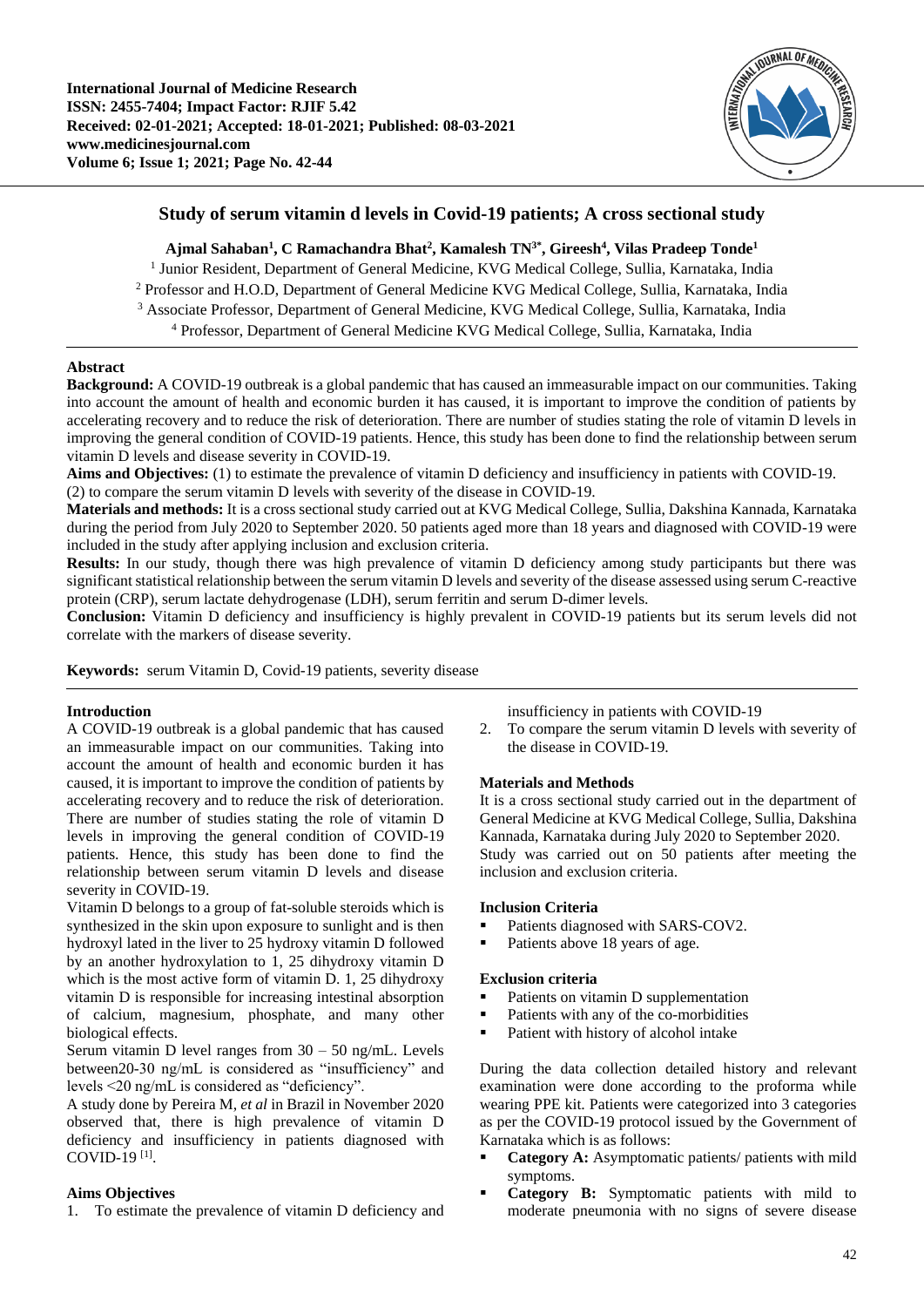(respiratory rate: 15-30 cycles per min or SpO2: 90-94% at room air).

 **Category C:** Symptomatic patient with severe pneumonia with respiratory rate >30 cycles per min or SpO2 less than 94% with oxygen, acute respiratory distress syndrome (ARDS) or septic shock.

Blood levels of CRP, ferritin, LDH, D-dimer and total leucocyte count were tested. 221 COVID-19 patients were screened. Out of these, 171 patients were excluded as per the

exclusion criteria and remaining 50 patients were included in the study.

### **Results**

The study included 50 patients admitted during 3 months of study period and among them 28 were males and 22 were females. Upon categorising according to the severity of the disease, there were 20 patients in category A, 25 patients in category B and 5 patient in category C.





Among the study population, 39 patients had vitamin D levels below 20 ng/mL (78%), 8 patients were having vitamin D levels between 20 ng/mL to 30 ng/mL (16%) and only 3 patients were having normal vitamin D levels (6%). The mean Vitamin D levels among all patients were 15.36 ng/mL. Vitamin D level was compared with CRP level using Pearson correlation and R value was found to be -0.0094 and a P value of 0.957 which was statistically insignificant. Similarly, there was statistically significant relationship between vitamin D levels and serum ferritin (R value: -0.138, P value: 0.408), serum LDH (R value: -0.030, P value: 0.858) and D-dimer (R value: -0.031, P value: 0.853) levels.